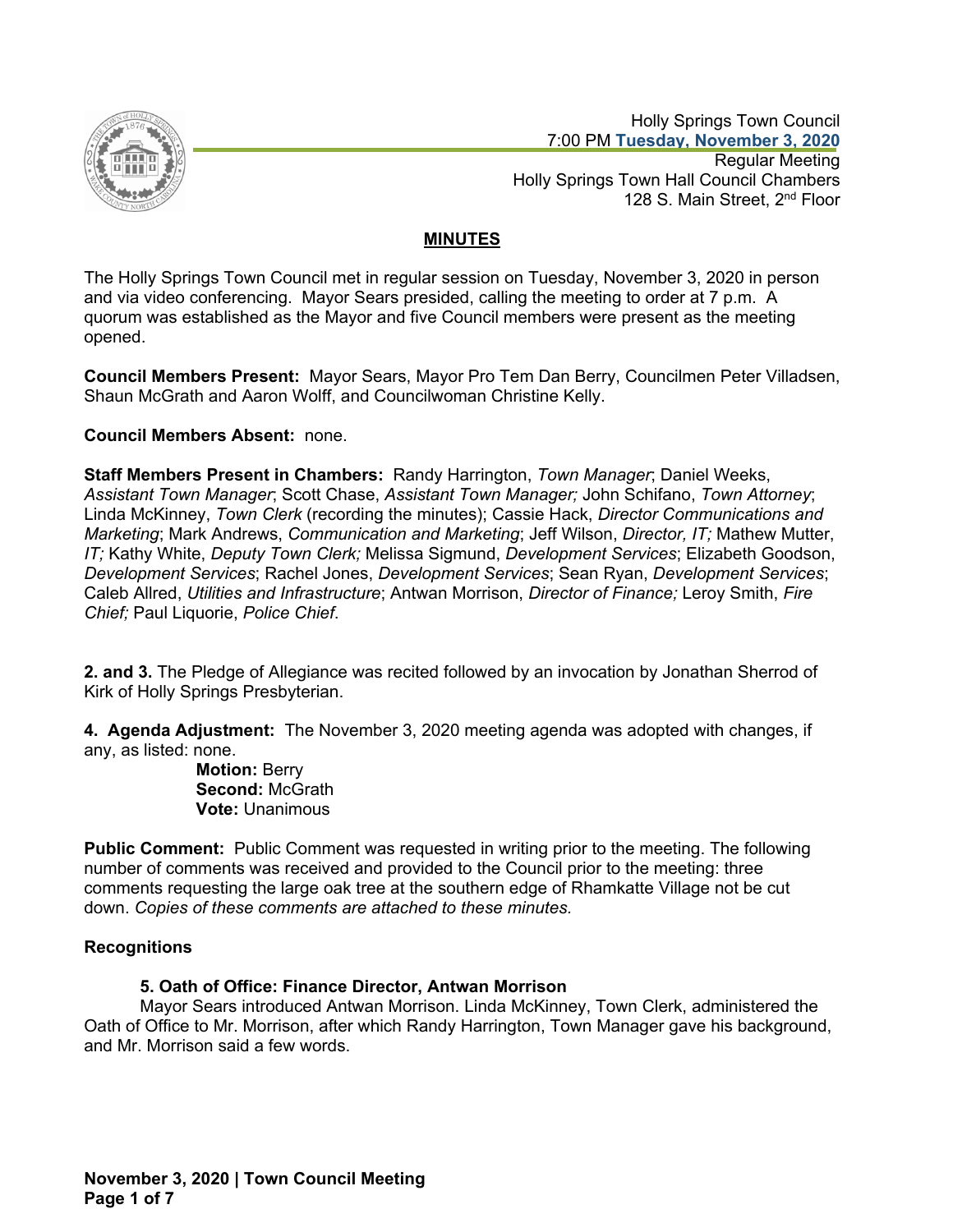#### **Public Hearings**

#### **6. Voluntary Annexation A20-06, 9024 Wesley Court**

Melissa Sigmund, Development Services, said that a petition had been received from Harold and Patricia Clapper for 0.69 +/- acres at 9024 Wesley Court. Annexation is desired in order to receive Town water and sewer services. The property is located off of Holly Springs Road and is being affected by the NCDOT I-540 project.

Mayor Sears opened the public hearing and the following input was received: none. Mayor Sears closed the public hearing.

Councilman McGrath asked if this annexation prevented NCDOT from taking the entire property. Ms. Sigmund said that the residents can tie in to Town utilities and NCDOT undertook the annexation so that the residents can remain in their homes.

**Action:** Motion to adopt Annexation Ordinance A20-06, annexing 0.69 +/- acres, Wake County PIN # 0669099476, owned by Harold and Patricia Clapper.

**Moved by:** McGrath **Second by:** Kelly **Vote:** Unanimous

#### **7. Voluntary Annexation A20-08, 5200 Catherine Place**

Melissa Sigmund, Development Services, said that a petition had been received from Mike Smith for 0.71 +/- acres at 5200 Catherine Place. Annexation is desired in order to receive Town water and sewer services. The property is next door to the previous annexation, located off of Holly Springs Road and is being affected by the NCDOT I-540 project.

Mayor Sears opened the public hearing and the following input was received: none. Mayor Sears closed the public hearing.

**Action:** Motion to adopt Annexation Ordinance A20-08, annexing 0.71 +/- acres, Wake County PIN # 0669190547, owned by Mark Smith.

**Moved by:** Berry **Second by:** McGrath **Vote:** Unanimous

#### **8. Oakview Innovation Rezoning 20-REZ-02**

Melissa Sigmund, Development Services, said that the purpose of this item was to consider the rezoning request for Oakview Innovation Park. She showed where the two parcels included in this request are located along Holly Springs New Hill Road, and at the intersection of Holly Springs New Hill Road and Green Oaks Parkway. The site at the intersection is currently zoned RT: Research & Technology, and is requested to be rezoned to LB: Local Business. The site along Holly Springs New Hill Road is currently zoned R-30 Residential, and is requested to be rezoned RT: Research and Technology. The entire area is designated Business & Industrial on the Future Land Use Map. The two sites need to be rezoned in order to be developed.

Ms. Sigmund said that there is a Development Agreement which was approved in February of 2020, with key elements including restrictions for the LB portion of the site to prohibit Automotive Sales, Bed & Breakfast, Mortuary/Funeral Home/Crematory, Residential, Communications/Utilities, Cottage Business/Residential, Cottage School, or Tourist Home. The maximum gross main floor areas for any non-office/professional service use shall be 100,000 square feet, minimum building

**November 3, 2020 | Town Council Meeting Page 2 of 7**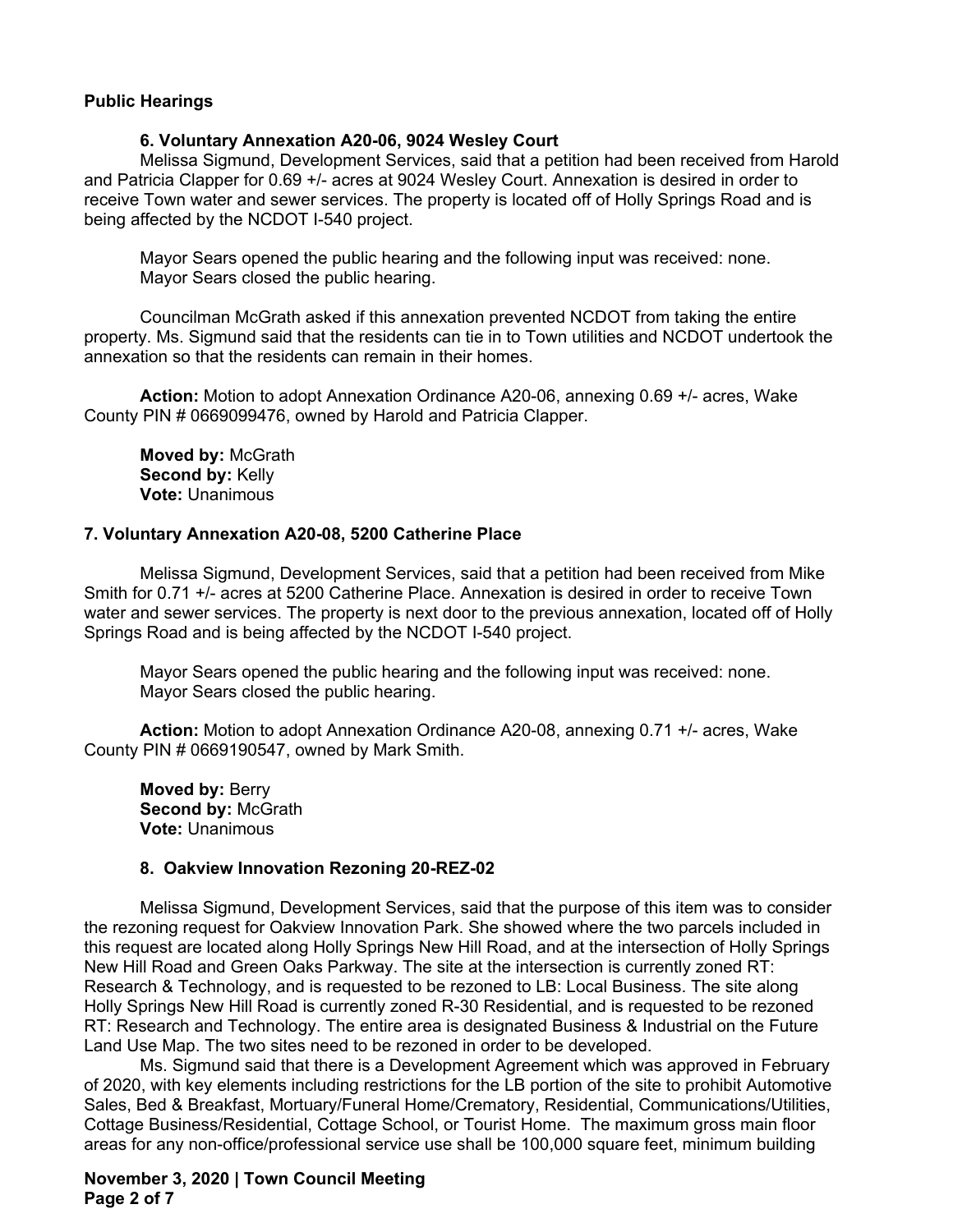height 25 feet. Primary façade requirements must be met on all sides of buildings, and public open space/green space must be provided.

Rachel Jones, Development Services, said that a Traffic Impact Analysis was completed with six intersections studied, as was a Downstream Sewer Evaluation and Preliminary Engineering Pump Station Report. She said there are two intersections which will continue to be monitored for a signal, and fee-in-lieu would be paid with Phase 1 for the intersection at Green Oaks Parkway, and for the realignment of Old Holly Springs Apex Road. The signal at Green Oaks Parkway at New Hill Road is anticipated to be constructed in the late summer of 2021. Crosswalks and pedestrian signalization at each corner have been included as part of the approved design. She said that Holly Springs New Hill Rd. and Green Oaks Parkway would be widened, and showed where new collector streets would be built with Phase I, and some for future phase construction. A new gravity sewer outfall, per the Development Agreement, will be constructed. Council previously located \$500,000 for this as part of the FY20-21 budget. She showed future greenway connection points at Green Oaks Parkway and at the Southwest boundary of the project.

Planning Board Recommendation: Rick Madoni, Planning Board, said that the Planning Board recommended approval with a vote of 8-0-1 at their October 27<sup>th</sup> meeting. They discussed that the development plan would include the greenway plans. There is no timeline for the realignment of the intersection at Holly Springs New Hill and Old Apex Road. They asked about the installation of fiber, and were happy to bring the tax balance better into balance. MPT Berry asked what the question was regarding fiber. Mr. Madoni said that Planning Board asked if the Town was going to run fiber to the area before construction started, and they were told not at this time.

Mayor Sears opened the public hearing and the following input was received from the applicant:

Mr. Jonathan Keener of Trustwell Property Group 3717 National Drive, Raleigh, said the goals of this project were to expand the business park to create additional positive employment growth in Holly Springs, to add new infrastructure to support the surrounding region, to create commercial amenities for the Community and to balance the overall tax base. The purpose of the Development Agreement was to streamline developing the land for large scale employers they want to bring in, by providing the needed sewer line for the region, and to create a retail and public amenity to benefit the business park and the surrounding community.

He said that this rezoning would not change the total acreage of RT: Research & Technology land, and that the mixed-use acreage would be used to provide a community amenity, retail or office space. No apartments or single-family homes would be allowed. They have petitioned for all acreage to be annexed into Holly Springs to help balance the tax base. The next step would be individual development plans. He shared the master plan for infrastructure, and said that this would serve the area. He showed the stream buffers, natural buffers along all road ways of 30-50 feet. The idea is to keep the trees that are there already. There will be additional bike lanes, sidewalks and greenway connectivity. He mentioned the road widening that would be done as each project came on line, and pointed out the reclaimed water access and community open space in the mixed-use area.

Mr. Keener showed some concept images of what the development could look like, but said the details will come forward with later plans. He reiterated the community goals, and said that they are partnering with the Town's Economic Development department on 4 major proposals and working to bring a new life science company to the park. He said they hope to start infrastructure construction as early as 2021.

Mayor Sears closed the public hearing.

MPT Berry asked why the rezoning request was not for LB Conditional Use, instead of LB. He said he was concerned that the rezoning piece runs with the land and the Development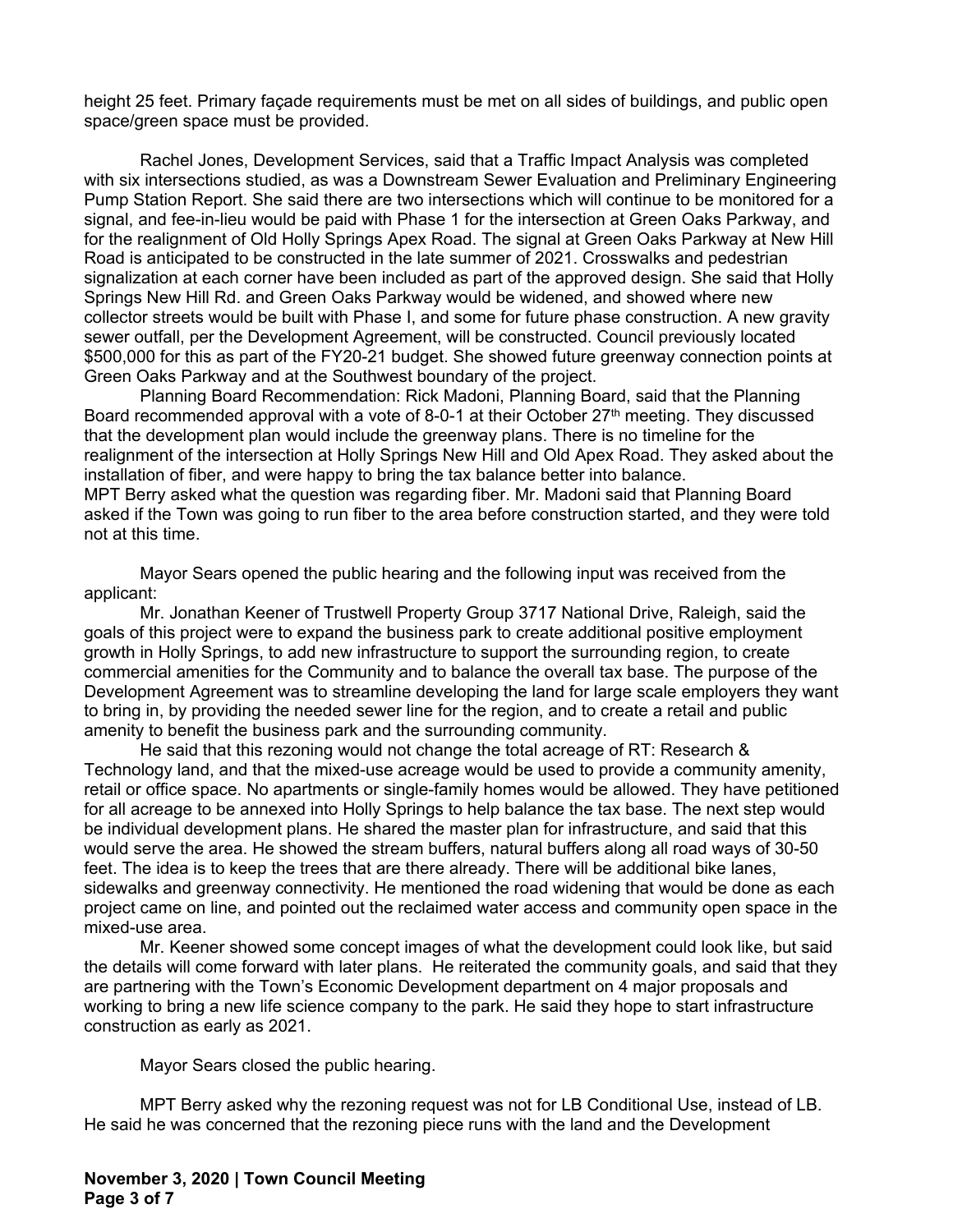Agreement does not. Should someone else come in to develop, those conditions would not apply. Why is it not Conditional Use? And could it be made that.

Ms. Sigmund said that the Development Agreement was the tool that was used in this case. A conditional rezoning could also be used, but the Development Agreement is part of the contractual agreement and becomes the binding document. Many of the conditions that you often see in a conditional rezoning were included in the legal agreement that was previously negotiated. MPT Berry asked if it was correct that if the developer moves on that agreement would no longer be binding. Randy Harrington, Town Manager, said that this may be a question for the Town Attorney, who had to leave because he was feeling ill, but it was his understanding that it would. Mr. Keener said that the "successors and assigns" clause would cause the Development Agreement to follow the land. Mr. Harrington said that because it is a Development Agreement, not a developer agreement, it stays with the land.

Councilman McGrath said he felt compelled to discuss the external infrastructure. He said that access will continue to be a challenge from Holly Springs New Hill Rd. Having a more passable Holly Springs New Hill Rd. from US 1 would be valuable. He asked the staff to look for creative ways to increase the capacity of that road and the bridge.

MPT Berry said the "K" intersection at Holly Springs New Hill Road and Old Apex Rd. has a fee-in-lieu for Phase 1. He thinks Ph 1 won't affect it that much but as more and more things come in, that intersection in particular needs to be fixed. He said it is an unfunded taxpayer liability.

Mayor Sears closed the public hearing.

MPT Berry asked staff or the Planning Board representative to elaborate the fiber question. Ms. Sigmund said that Planning Board was asking about putting fiber in. But because this project is in the early stage of design, with no specific users or designs, there is not enough information to say that we are putting fiber in a particular location. These are high tech areas, and fiber will probably be expected, but now is not the time to do it. Councilman McGrath asked where the closest fiber is that could be connected to. Mr. Keener said it was Green Oaks Parkway.

**Action 1:** Motion to adopt Statement of Consistency.

**Moved by:** Villadsen **Second by:** Wolff **Vote:** Unanimous

**Action 2:** Motion to adopt Rezoning Ordinance 20-REZ-03 and Land Use Map change for Oakview Innovation Park.

**Moved by:** Kelly **Second by:** McGrath **Vote:** Unanimous

#### **Consent Agenda**

The Council passed a motion to approve all items on the Consent Agenda. The motion carried following a motion by MPT Berry, a second by Councilman Wolff and a unanimous vote. The following actions were affected:

9. Minutes – The Council approved minutes of the Council Workshop meeting held October 13, 2020 and the Business meeting held October 20, 2020.

10. Voluntary Annexation A20-03, Oakview Innovation - The Council adopted Resolution 20- 35 directing the Town Clerk to investigate the sufficiency of Annexation Petition A20-03 and set public hearing for November 17, 2020.

**November 3, 2020 | Town Council Meeting Page 4 of 7**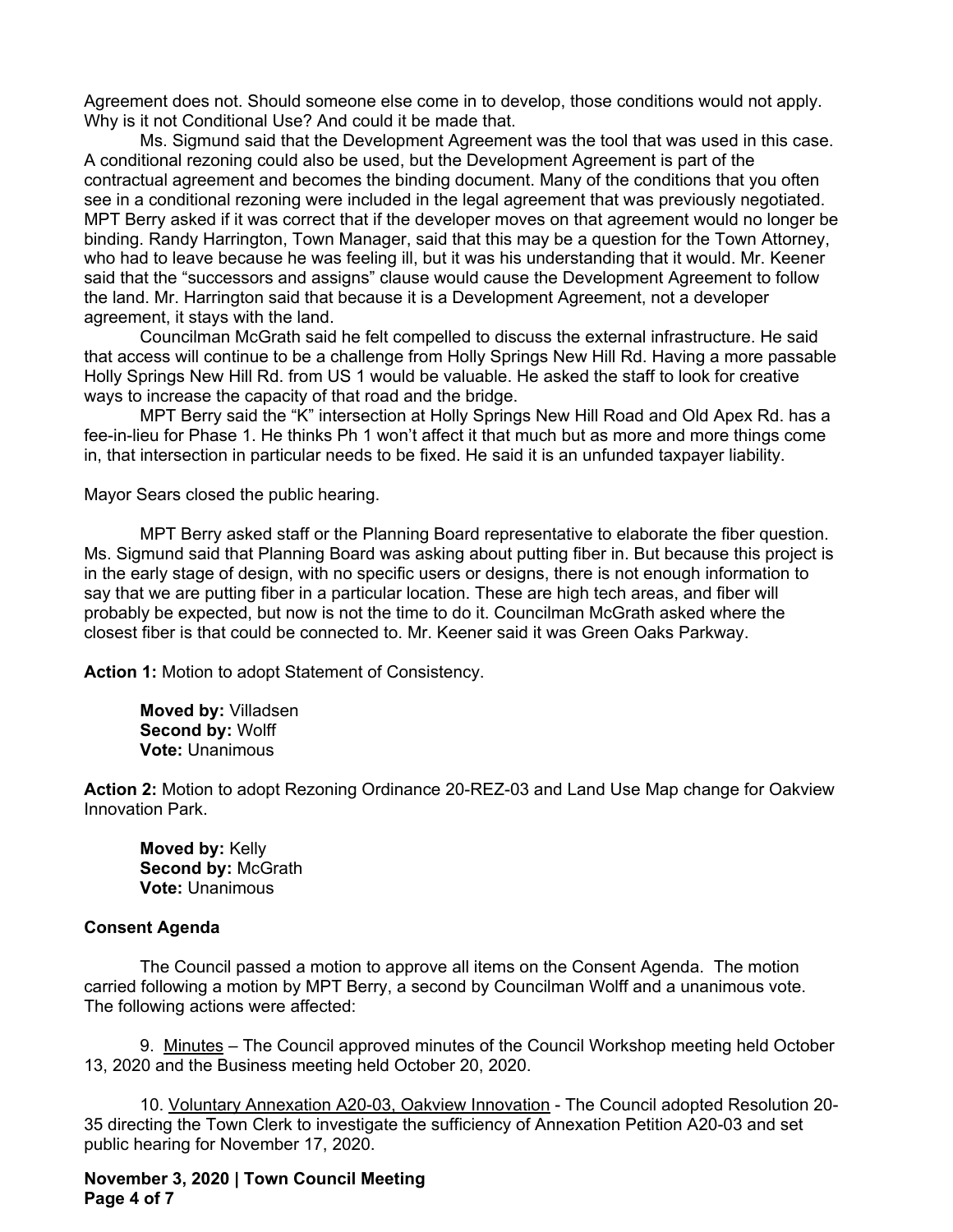*A copy of Resolution 20-35 is attached to these minutes.*

11. Voluntary Annexation A20-05, Village Gate - The Council adopted Resolution 20-34 directing the Town Clerk to investigate the sufficiency of Annexation Petition A20-05 and set public hearing for November 17, 2020.

*A copy of Resolution 20-34 is attached to these minutes.*

12. Budget Amendment to Receive United Arts Council Grant - The Council approved a budget amendment to increase the Cultural Center-Guaranteed Performers account to recognize a \$1,200 grant from the United Arts Council of Wake County. *A copy of the budget amendment is attached to these minutes.*

13. Resolution 20-37 Designating Deputy Finance Officers - The Council adopted Resolution 20-37 designating the Assistant Finance Director and Purchasing Manager as Deputy Finance Officers. *A copy of Resolution 20-37 is attached to these minutes.*

# **NEW BUSINESS**

# **14. Oakview Innovation Park Preliminary Plan, 20-MAS-02**

Sean Ryan, Development Services, said the purpose of this item was to consider the Detailed Master Plan for a nonresidential subdivision, Oakview Innovation Park. He showed where the land is, on Holly Springs New Hill Road off Green Oaks Parkway. The area is Business & Industrial in the Future Land Use Plan, and is zoned (including the sections rezoned this evening) RT: Research & Technology, and LB: Local Business. He said that the master plan is for minimum of 5 to maximum of 25 nonresidential lots of 1 to 150 acres and includes the mixed-use parcel. As each property is developed, individual development plans will be submitted, and depending on the size of the project would be approved by staff or come before Council at a later date.

Rachel Jones, Development Services, said that a TIA had been performed and six intersections were studied. There are two intersections which will continue to be monitored for a signal, and fee-in-lieu would be paid with Phase 1 for the intersection at Green Oaks Parkway, and for the realignment of Old Holly Springs Apex Road. The signal at Green Oaks Parkway at New Hill Road is anticipated to be constructed in the summer of 2021. Crosswalks and pedestrian signalization at each corner have been included as part of the approved design. The new intersection will be monitored for the need for a signal. She said that Holly Springs New Hill Rd. and Green Oaks Parkway would be widened, and showed where new collector streets would be built with Phase I, and with future phase construction. She showed new thoroughfare that will eventually be extended to connect with Holly Springs New Hill Rd, and Avent Ferry Rd and eventually Buckhorn Duncan. She showed future greenway connection points at Green Oaks Parkway and at the Southwest boundary of the project.

A new gravity sewer outfall pump station, and water and reclaimed water will connect at existing watermains in Holly Springs New Hill Road and Green Oaks Parkway and will be stubbed so that they have the ability to be extended as the project expands.

Ms. Jones said that the project would connect to existing water mains and reclaimed water mains at Holly Springs New Hill Rd. and Green Oaks Parkway. New gravity sewer outfall/pump station improvements would be built per the Developer Agreement.

Planning Board Recommendation:

Rick Madoni of the Planning Board said that the Planning Board recommended approval with a vote of  $8 - 0 - 1$  at their October 27, 2020 meeting.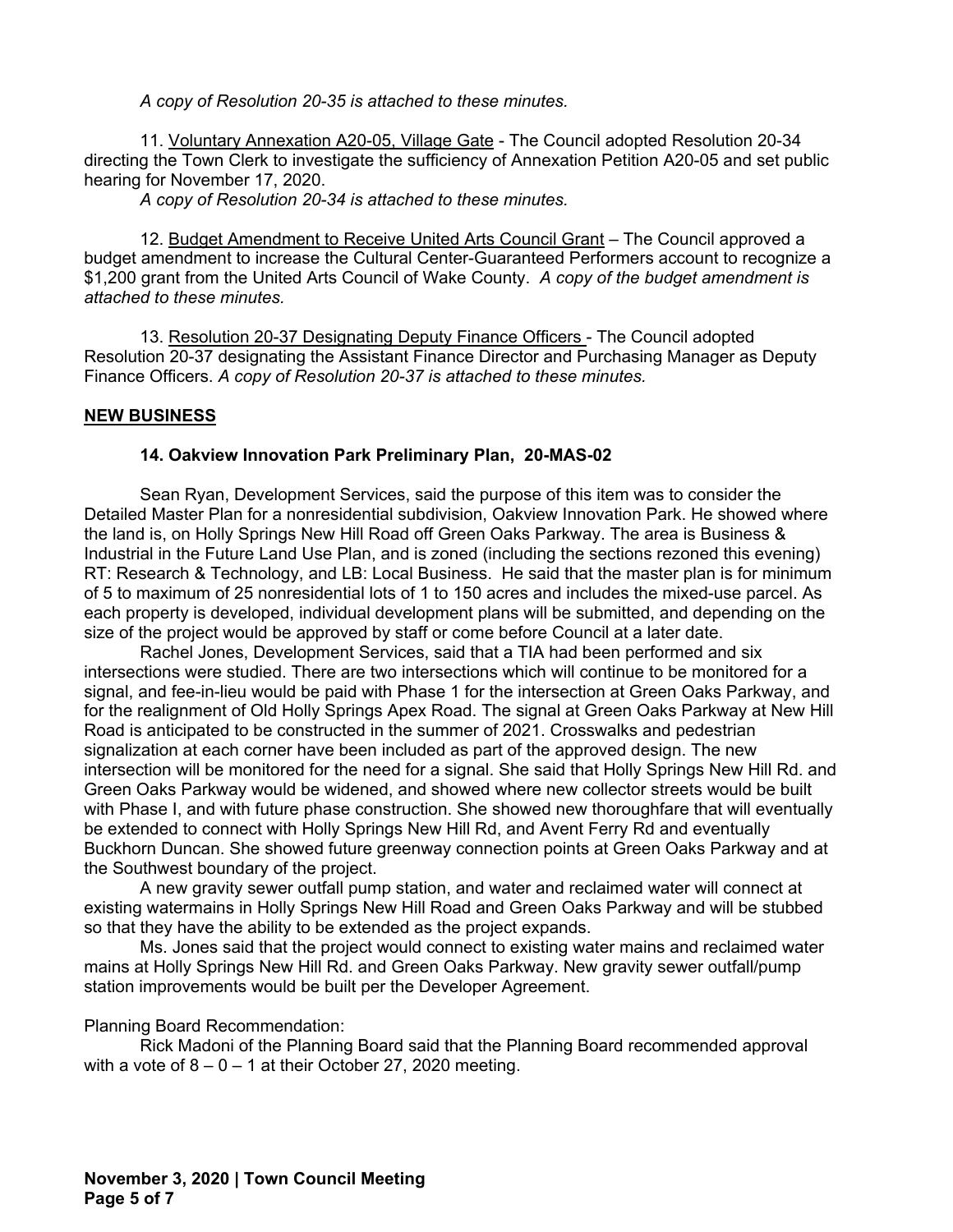**Action:** Motion to approve Oakview Innovation Park with the conditions in the attachment.

**Moved by:** Villadsen **Second by: Berry Vote:** Unanimous

#### **15. Public Service Operations Campus Land Purchase**

Randy Harrington, Town Manager, said that he was excited to share with them the closing on the land for the new Public Services Operations Campus. He recognized Marty Clayton and Duke Energy who were great partners in this project. He said the purpose of this item was to share the location of the Public Services Operations Campus and request ratification of the sales agreement to purchase 30.94 acres. Duke Energy will be buying back an access easement estimated at \$72,950 bringing the net cost to the Town to approximately \$917,050.

Mr. Harrington showed the Utley Creek water reclamation center, the Town property surrounding that, and the property the Town will be acquiring. Then he showed a conceptual design of updating the site to provide for expansion to 8MGD, in addition to the other public service facilities. He stressed that this was not a final plan, just a concept.

**Action 1:** Ratify the sales agreement for the acquisition of 30.94 acres located south of Green Oaks Parkway and west of Treatment Plant Road for the development of a Town Public Services Operations Campus.

**Moved by:** Berry **Second by:** Villadsen **Vote:** Unanimous

**Action 2:** Approve budget amendment transferring \$917,050 from Utility Fund Reserves to Campus Project Development Account 46-510 90.05

**Moved by:** McGrath **Second by: Berry Vote:** Unanimous

Mr. Harrington recognied Town Attorney John Schifano and Assistant Town Manager Scott Chase for their roles in acquiring this land.

#### **OTHER BUSINESS**

Mayor Sears said that there had been 569 COVID19 cases and one death in the 27540 zip code as of November 1, 2020. There have been 21,175 cases in Wake County and 270 deaths. And he asked people to stop speeding.

Councilwoman Kelly commended the staff at the Hunt Center for their assistance with the early voting site. She said people liked having the early voting site in Holly Springs, but that we might have outgrown the Hunt Center and need a bigger space for the next large election. She said 13,000 people voted early. She said she had a good time at the Chamber of Commerce golf tournament, and she thanked Daniel Weeks, Assistant Town Manager for his coaching on her golf game.

MPT Berry said that this has been a divisive election cycle, and no matter what happens, we are going to continue to see each other in our daily lives and he hopes that there will be unity and civility as we go forward. COVID has been another layer that has added to the divisiveness and charged statements. He would like to move beyond that to become a better town and a better nation. He said that there was a pretty big outage upstream for Ting, and they have given \$25 credit on the bill of those who were affected, and a coupon for a free pizza. You don't see that from service providers, so he commended Ting.

# **November 3, 2020 | Town Council Meeting Page 6 of 7**